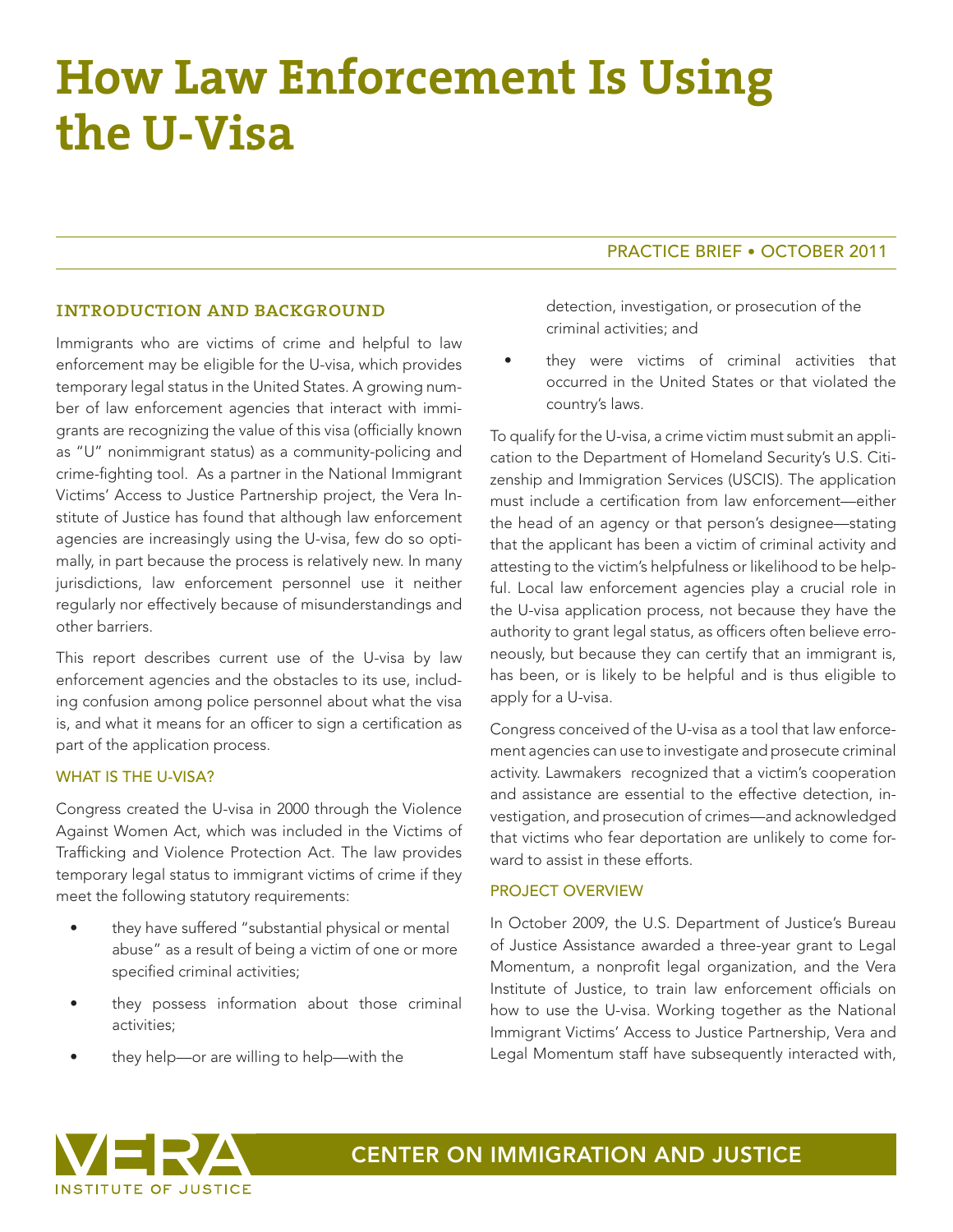# **How Law Enforcement Is Using the U-Visa**

and provided training to, personnel from dozens of law enforcement agencies. Project staff, in developing their training curriculum, also conducted a national search for law enforcement agencies that regularly use the U-visa in their jurisdictions. As of summer 2011, project staff have consulted with personnel from 21 agencies in 18 states and Washington, DC.

As the result of these consultations and subsequent trainings, Vera and Legal Momentum have identified common barriers to using the U-visa, as well as a number of agencies that are completing the certification process regularly and successfully.

# current use of the u-visa by law enforcement

There is great variation in how law enforcement agencies use the U-visa, even in neighboring jurisdictions or within the same state. Agencies that use the tool regularly have found that it strengthens their efforts to protect public safety and has aided community policing, particularly in areas with a significant number of immigrants. Most jurisdictions, however, face obstacles that prevent law enforcement officials from realizing such benefits.

#### BARRIERS TO USING THE U-VISA

The National Immigrant Victims' Access to Justice Partnership has identified the following common obstacles to more effective use of the U-visa:

> Most law enforcement agencies lack protocols and policies about their role in the U-visa application process. U-visa practice varies widely among U.S. jurisdictions. Some law enforcement agencies use it solely in response to domestic violence; others have expanded its use to any immigrant who meets the definition of victims of criminal activity described in the U-visa statute. Some jurisdictions use the U-visa proactively, as part of a larger community policing scheme. Others wait for community organizations or legal services providers to request U-visa certification. Many jurisdictions do not use the U-visa at all. Believing mistakenly that the process requires a crime to be prosecuted or adjudicated, they ask applicants to seek certification from local district attorneys or judges instead.

Inconsistent use of the U-visa may be related to a lack of policies and protocols. Although most law enforcement agencies have policies and protocols about uniforms, using volunteers, responding to calls for service, and other aspects of policing, departmental guidelines on using the U-visa are rare. When they do exist, these policies and protocols may be inconsistent with the federal statute and may include requirements not found in the law. Some agencies add one or both of the following conditions that are inconsistent with federal law: time limits for filing a certification request and submission of medical records as documentation proving that the injuries were sustained during a crime.

- > Law enforcement personnel often misunderstand their role in the U-visa application process. There is a great deal of confusion about the difference between law enforcement agencies completing a U-visa certification and the U-visa approval process. Many officers believe, mistakenly, that certifying a crime victim's eligibility to apply for a U-visa will automatically result in the person receiving legal status. Some may misinterpret their role in providing certification as recommending that the applicant receive a U-visa. Officers may be unaware that the law enforcement certification is just one step in a process that may culminate in a decision by USCIS to grant or deny a visa. Law enforcement's role in this process is limited to certifying that criminal activity occurred, that the applicant has knowledge of that criminal activity, and that the applicant was helpful—or is willing to be helpful—in the resulting criminal investigation.
- > Many law enforcement officers fear that using the U-visa may have negative consequences for their agency. Some officers express concern that they might certify the eligibility of a U-visa applicant who goes on to commit a serious crime, opening the agency and its policies to criticism. Another fear project staff frequently hear is that certifying an applicant's eligibility may be perceived as favoring immigrants and immigration. Many officers worry that the current political climate leaves agencies in a precarious position in which using the U-visa would lead others to portray them as "soft" on undocumented immigrants. Still, officers from agencies that use the U-visa say the benefits it provides to their community-policing and crime-fighting efforts outweigh potential negative repercussions.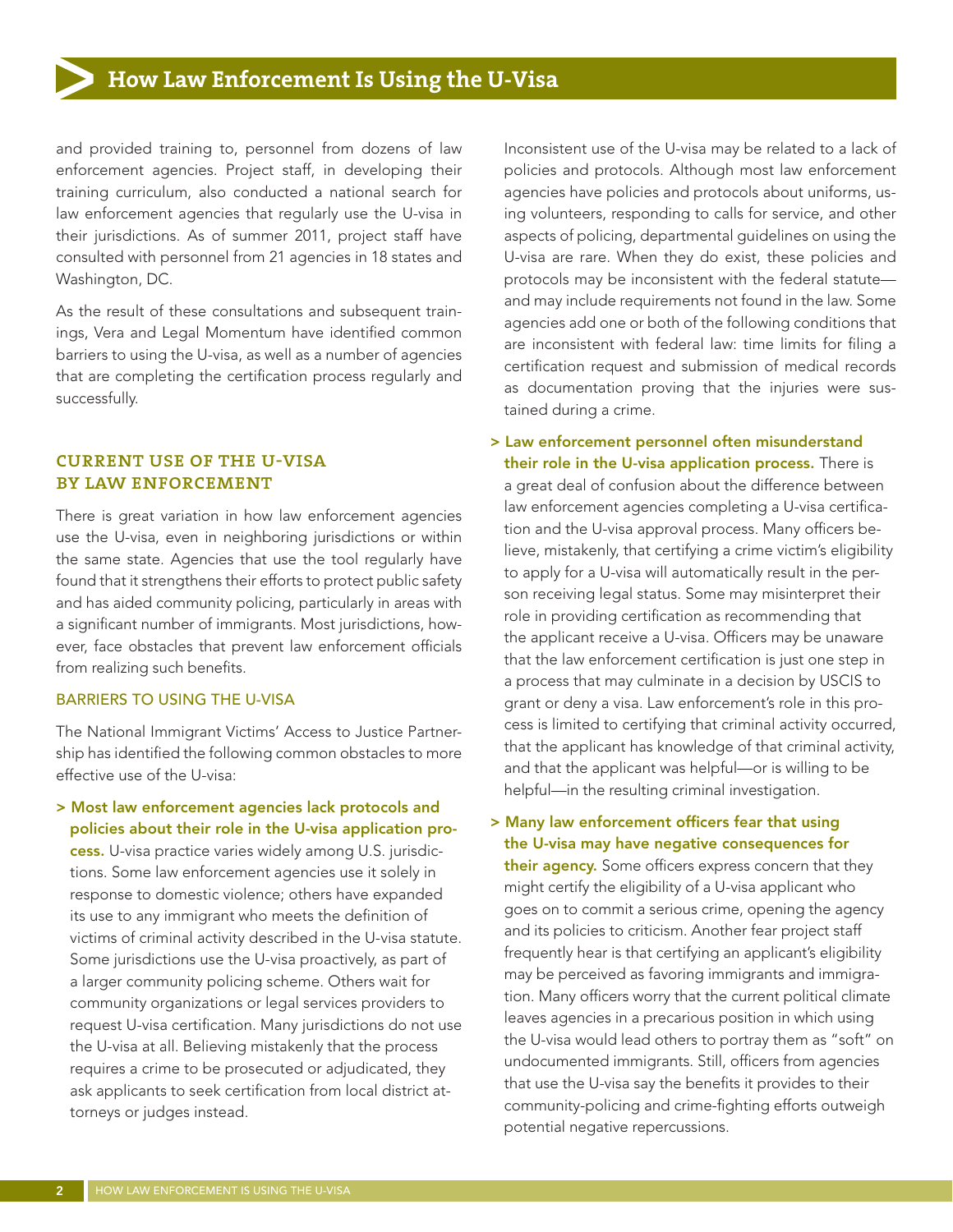> Law enforcement personnel receive insufficient information and training on using the U-visa. Local law enforcement agencies are often left to develop their own expertise about using the U-visa because no single clearinghouse of information exists to provide information tailored to police. In many jurisdictions, an agency's personnel became aware of this visa because one officer took initiative, did some research, and informed the agency.

Other law enforcement agencies learn about the option only when local nongovernmental organizations or university legal clinics contact them with information about the U-visa or someone who is applying for one. Although such entities fill an important gap, they often participate in the U-visa process from a victim-centered perspective. Consequently, the information they provide may not cover the day-to-day concerns that law enforcement might have. The statutory requirement that certifications be signed by police chiefs, sheriffs, or their designees, for example, may not be explicit in a victim-centered training conducted by outside advocates.

Officers are also cautious about being misled by attorneys or *notarios*—people working in Latino communities who may misrepresent themselves as lawyers—who would use fraud to obtain a U-visa. They believe that some lawyers and notarios fabricate crimes in which their client was a victim so that the person can submit a U-visa application. Agency officials may be especially skeptical when approached by immigrants who say they were victims of criminal activities that did not occur recently, contrary to what is stated in the statute. Training should address these concerns.

#### SUCCESSFUL USE OF THE U-VISA

As noted earlier, although many law enforcement agencies use the U-visa, only a few have established good practices. Even in jurisdictions where agencies use the U-visa regularly, the tool is rarely promoted through public information campaigns, ethnic media, or in community policing materials used to disseminate information about related issues (domestic violence, for example). Consequently, in these jurisdictions knowledge about the U-visa is often limited to specific units or programs of a department.

Agencies that use the U-visa regularly have reported a number of benefits from doing so, including the following:

> The U-visa enhances work with community stakeholders. Law enforcement agencies that inform people about the U-visa and are willing to sign certifications can strengthen their work with the communities they serve. One police department that participates in a statewide coalition against domestic violence, for example, has incorporated information about the U-visa into its work with the coalition. In doing so, officers have taught coalition members what they look for in certification requests. One result is that legal services providers prepare more thorough certification requests. They have become trusted partners, easing officers' worries about unethical attorneys and notarios who might try to exploit use of the visa. What's more, through this process the agency has strengthened its reputation within the coalition as a partner in other projects that address domestic violence and assist victims.

> The U-visa is a tool for community policing and

fighting crime. Another police department uses the U-visa as part of its broader outreach strategies for communicating with immigrant communities. For example, its detectives often explain the U-visa to victims who report crime or might be willing to share information that can further an investigation. As a result, community members have requested presentations by police officers who have experience with the U-visa—and people have begun contacting those officers to report crimes. Agencies that use the U-visa regularly also report that individuals are more likely to report past criminal activity and immigrant crime victims are more likely to reach out to the police, regardless of whether they will apply for legal status. In sum, use of the U-visa has built immigrants' trust that the police will work with and assist them.

> Law enforcement agencies can implement the U-visa certification process at low cost. Some agencies have made a deliberate, strategic effort to incorporate the U-visa into their work. The head of one department that did so, however, was initially reluctant to use the U-visa for fear that such efforts would place extensive demands on officers' time. That chief and other officers using the U-visa found, however, that their role in the application process is not excessively time-consuming. They have incorporated responsibilities and tasks related to the U-visa in their day-to-day investigative duties, and officers who have completed more formal training conduct in-house training for the full force. By providing information about the U-visa and the certification process agency-wide, the department has promoted use of the U-visa by all employees, including civilian staff, who are largely responsible for interacting with immigrant communities.